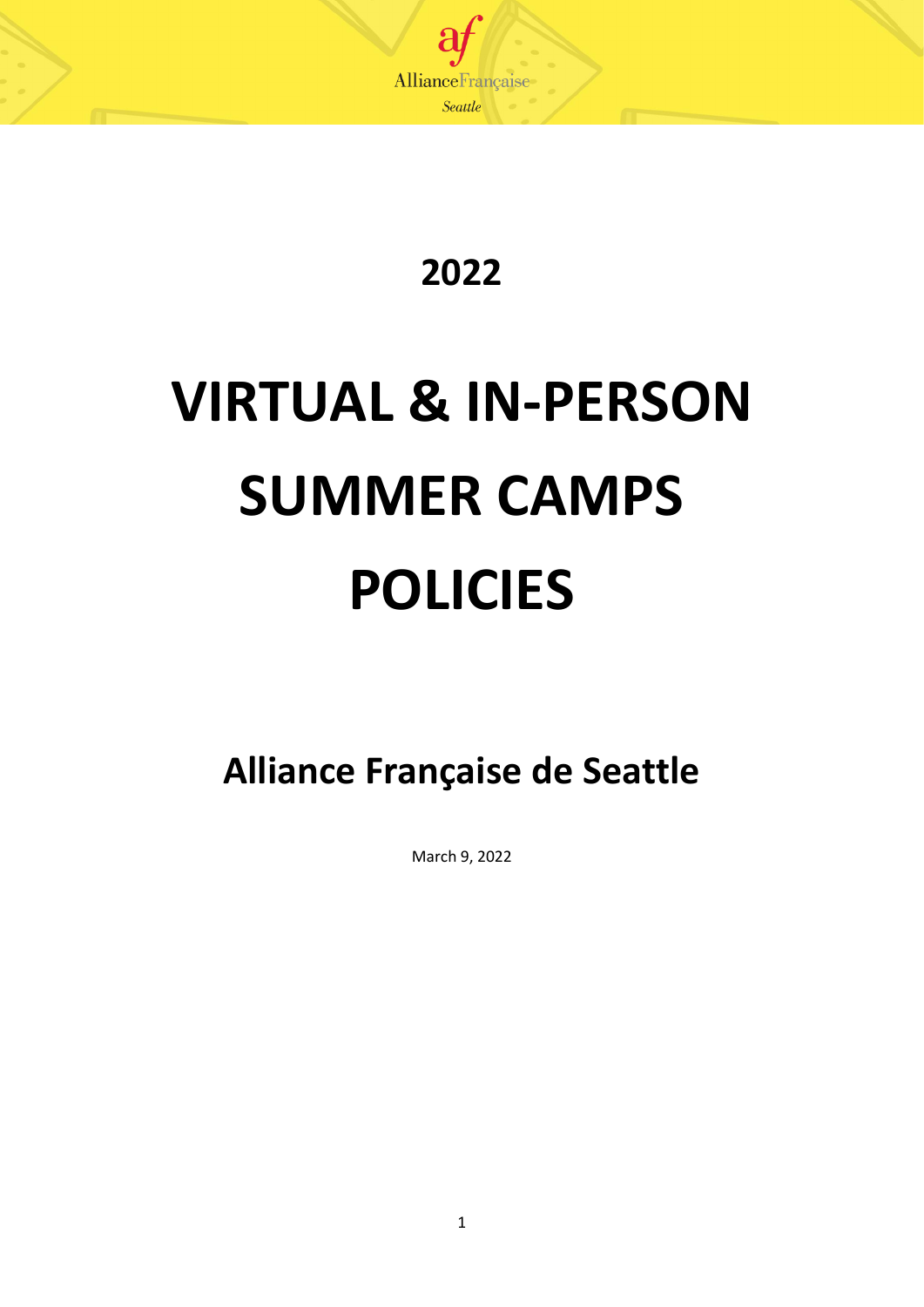

# <span id="page-1-0"></span>**TABLE OF CONTENTS**

# Contents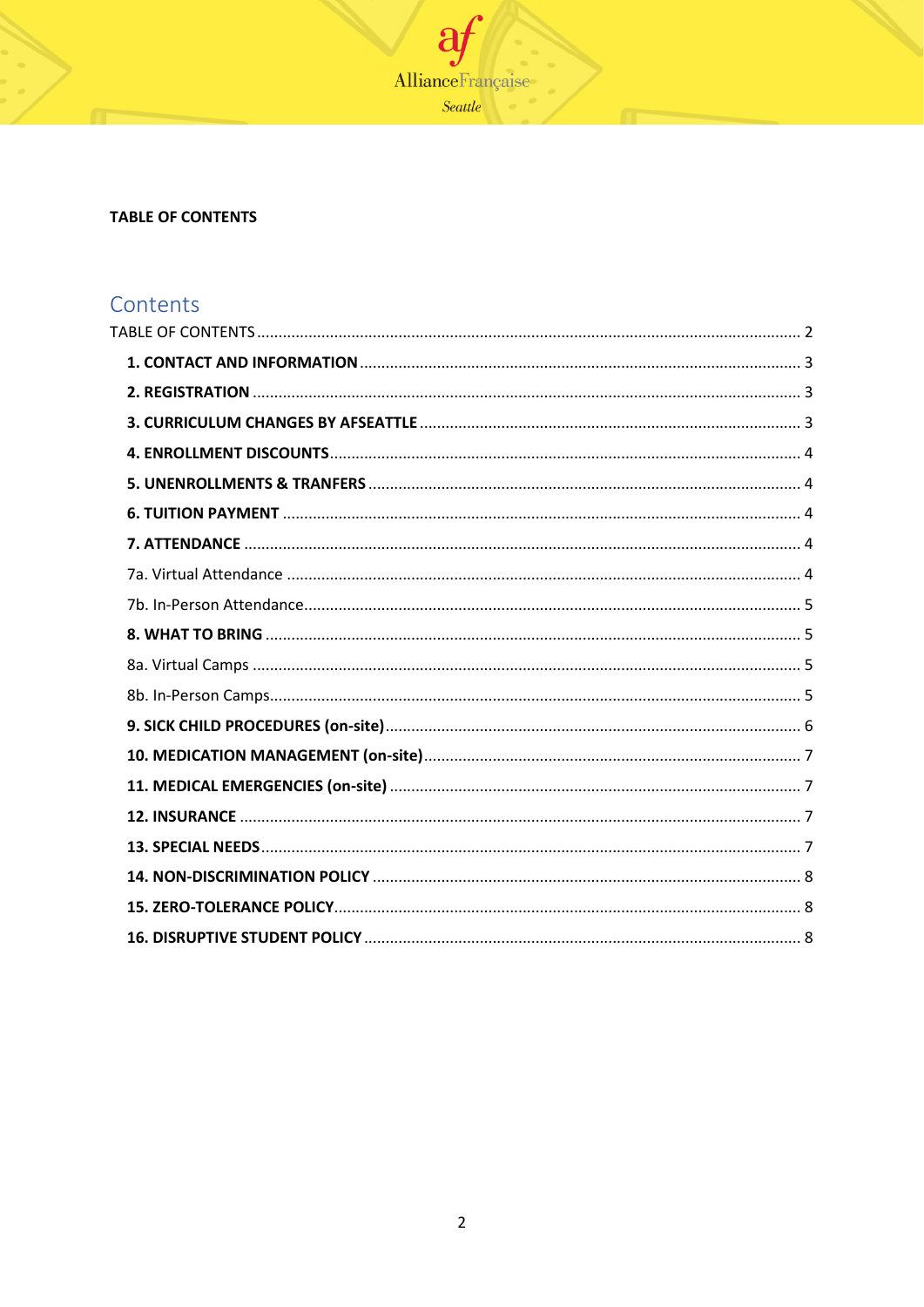

# <span id="page-2-0"></span>1. CONTACT AND INFORMATION

#### **Alliance Française de Seattle**

The Alliance Française de Seattle is operating 100% remotely. Visit our website [www.afseattle.org](http://www.afseattle.org/) for the latest updates.

#### Email: school@afseattle.org

Virtual office hours: Monday to Thursday: 9am – 5pm

In-person camps: please note that there will be no in-person administrative office hours during the in-person summer camps. All paperwork and administrative procedures must be submitted via email before your child's camp starts.

Virtual camps: please make sure to test your access to your virtual class the Thursday before your camp starts, to avoid login issues on the first day.

# <span id="page-2-1"></span>2. REGISTRATION

Registration is complete upon payment. Payment must be completed at least seven (7) days before the start of each summer camp week (*due Monday at 9am for a camp starting the following Monday at 9am*).

A placement test for new students, or students returning after three (3) terms or more, is mandatory to confirm your enrollment.

Registration on the first day of a virtual camp or after the camp has started is not recommended. To respect class planning, to avoid class disturbance, and to ensure that the class reaches the minimum of five (5) enrollments required, please register your child at least two weeks prior to the start of the camp.

There must be one enrollment per student, even if siblings choose to attend from the same device.

**Our placement test is mandatory for all new students (or students returning after 3 terms or more), including those interested in our A0 Discovery camps. No enrollment can be confirmed without a placement test.**

# <span id="page-2-2"></span>3. CURRICULUM CHANGES BY AFSEATTLE

AFSeattle reserves the right to cancel camps, adjust curriculum, or change teachers at any time during the session. Camps are typically canceled due to insufficient enrollment—a minimum of five (5) enrollments is required to open a virtual camp—or unplanned unavailability of a teacher.

If your child is registered in a camp that is canceled by AFSeattle, you will be notified by email with at least a week's notice and given the option to transfer your child to another course or to be fully refunded (in this case, no transfer or cancellation fee).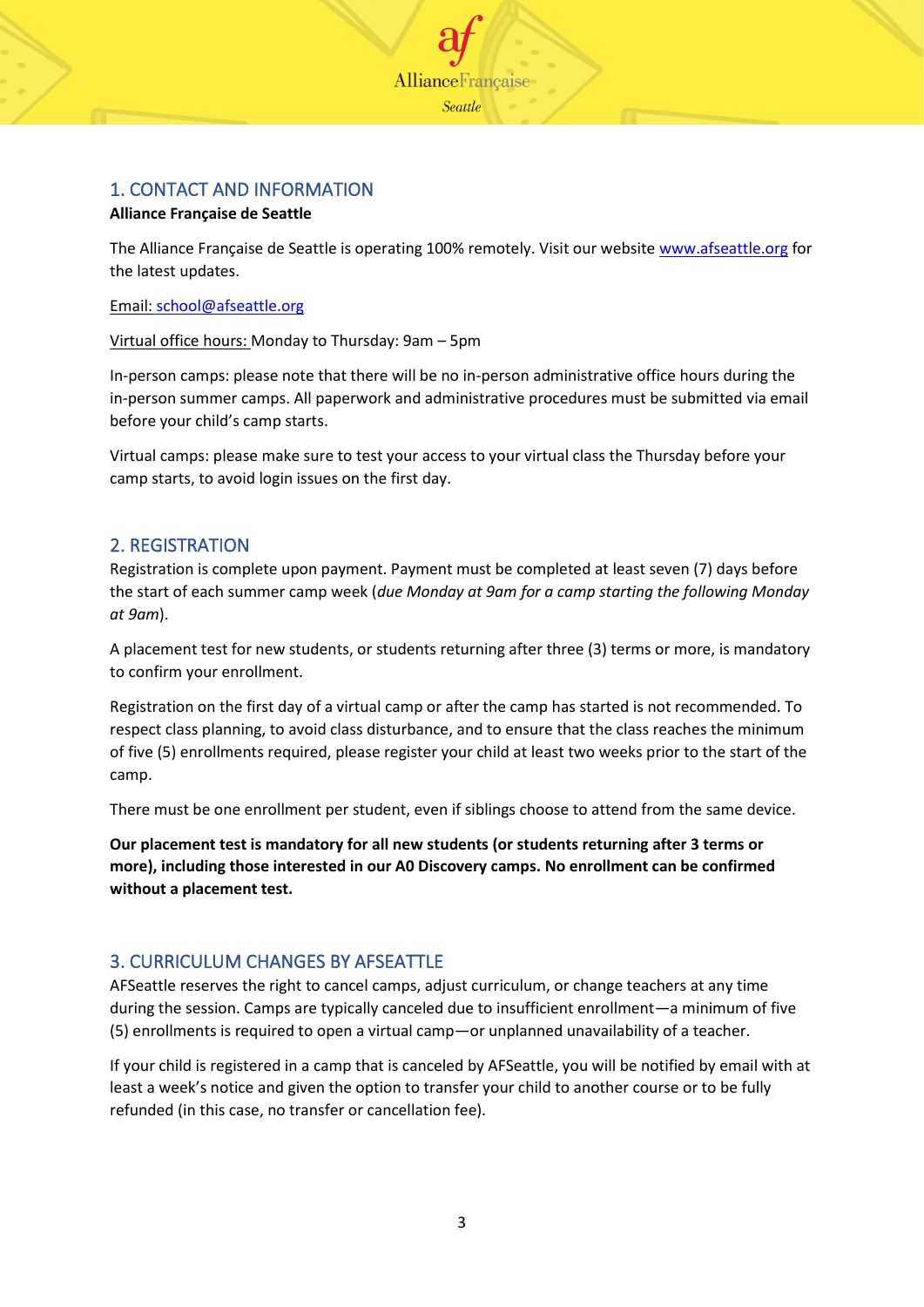

# <span id="page-3-0"></span>4. ENROLLMENT DISCOUNTS

AF members will receive a \$15 discount on any additional summer camp taken in the same term. The discount is valid per student (not between siblings), after the first camps has been purchased at full rate. *Camps must be purchased separately for the discount to activate on the second/third camp.* 

Early Bird discounts are not applicable to summer camps. Summer camps benefit from their own early registration pricing between March 15 at noon and May 31 at noon.

*New students can become members at any time. The \$40 registration fee is also waived for members. If you are registering two (2) or three (3) students in the same family, please purchase the family membership.*

Discounts are not cumulative.

# <span id="page-3-1"></span>5. UNENROLLMENTS & TRANFERS

For unenrollments more than fourteen (14) days before the start of a camp: the camp will be refunded in full, minus a \$40 cancellation fee.

For unenrollments less than fourteen (14) days before the start of a camp: no refunds.

Transfers (within Summer 2022) are possible upon seat availability. Refer to cancellation policy in case of unenrollment due to an enrollment in the wrong level. Please make sure to take the placement test upon enrolling!

Any refund can be requested as credit. Credits are valid one year and are applied automatically on any purchase on our website.

# <span id="page-3-2"></span>6. TUITION PAYMENT

AFSeattle accepts payments by credit card (online), check, or bank transfer. The easiest way to pay for the Summer Camps is online through the course catalogue.

Registration can be confirmed only for payments made in full at the time of enrollment.

# <span id="page-3-3"></span>7. ATTENDANCE

# <span id="page-3-4"></span>7a. Virtual Attendance

Students will receive an invitation to the e-learning platform Apolearn, where they will access the protected videoconference meeting (Zoom), as well as learning resources, homework, and where they can get in touch with their instructor and classmates.

Detailed instructions on how to join the virtual camp will be provided a few days before the camp.

Please ensure that you are familiar with the e-learning platform Apolearn and remember your login details before any camp starts, so that your child can easily access the camp. We will not offer technical support during weekends or before 9am on Mondays.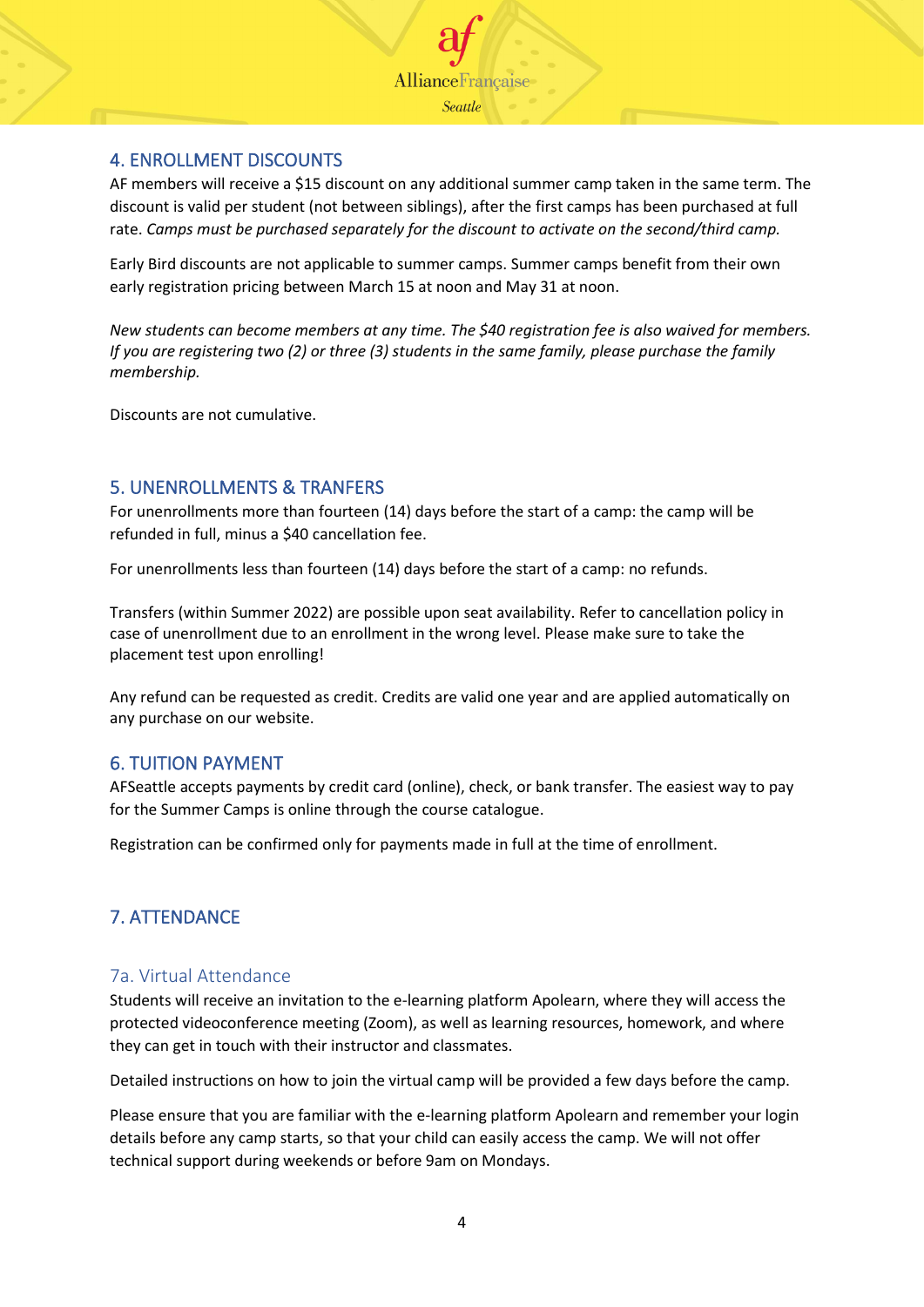Virtual check-in: the instructor will open the virtual class 5- 10 minutes before the start of the camp. Please let us know at info@afseattle.org if your child cannot attend, or message the instructor via Apolearn.

**AllianceFrancaise** Seattle

Please arrive on time to avoid disturbances for the group, and make sure to turn on your camera and microphone to participate fully in the interactive camp.

For security reasons, Zoom links are not sent via email.

#### <span id="page-4-0"></span>7b. In-Person Attendance

Our office will **not** be open to welcome parents/children before or after the camp:

- Drop off: The instructor will open the classroom fifteen (15) minutes before the start of the camp each day to welcome students. Please arrive on time each day to avoid disturbances in the classroom.
- Pick up: Please pick up your child at the scheduled time. The instructor will be closing up the classroom within fifteen (15) minutes of the end of the camp. Late pickups will be charged \$15 per fifteen (15) minutes as they require our instructors to stay overtime. If an emergency arises and you are unable to pick-up your child on time, please call our office to assure the instructor that you are on the way.

Please let us know at info@afseattle.org if your child cannot attend.

# <span id="page-4-1"></span>8. WHAT TO BRING

#### <span id="page-4-2"></span>8a. Virtual Camps

Students are expected to attend their virtual class with a computer or tablet, including:

- A stable Internet connection for the duration of the virtual camp;

- A microphone, speakers/headphones, and a camera.

Please make sure that your child is able to attend camp from a quiet space at home so that they may concentrate as much as possible.

**Most importantly, bring a positive attitude to French camp! Our campers are here to discover or practice French, to have fun, and to meet other campers in a friendly, safe, and engaging atmosphere!**

#### <span id="page-4-3"></span>8b. In-Person Camps

• SNACKS AND MEALS

AFSeattle will not provide food or drinks. Children must bring their own water container that can be filled at the Good Shepherd Center's water fountain.

Children can bring their own snacks or meals, to eat before or after class, or during breaks.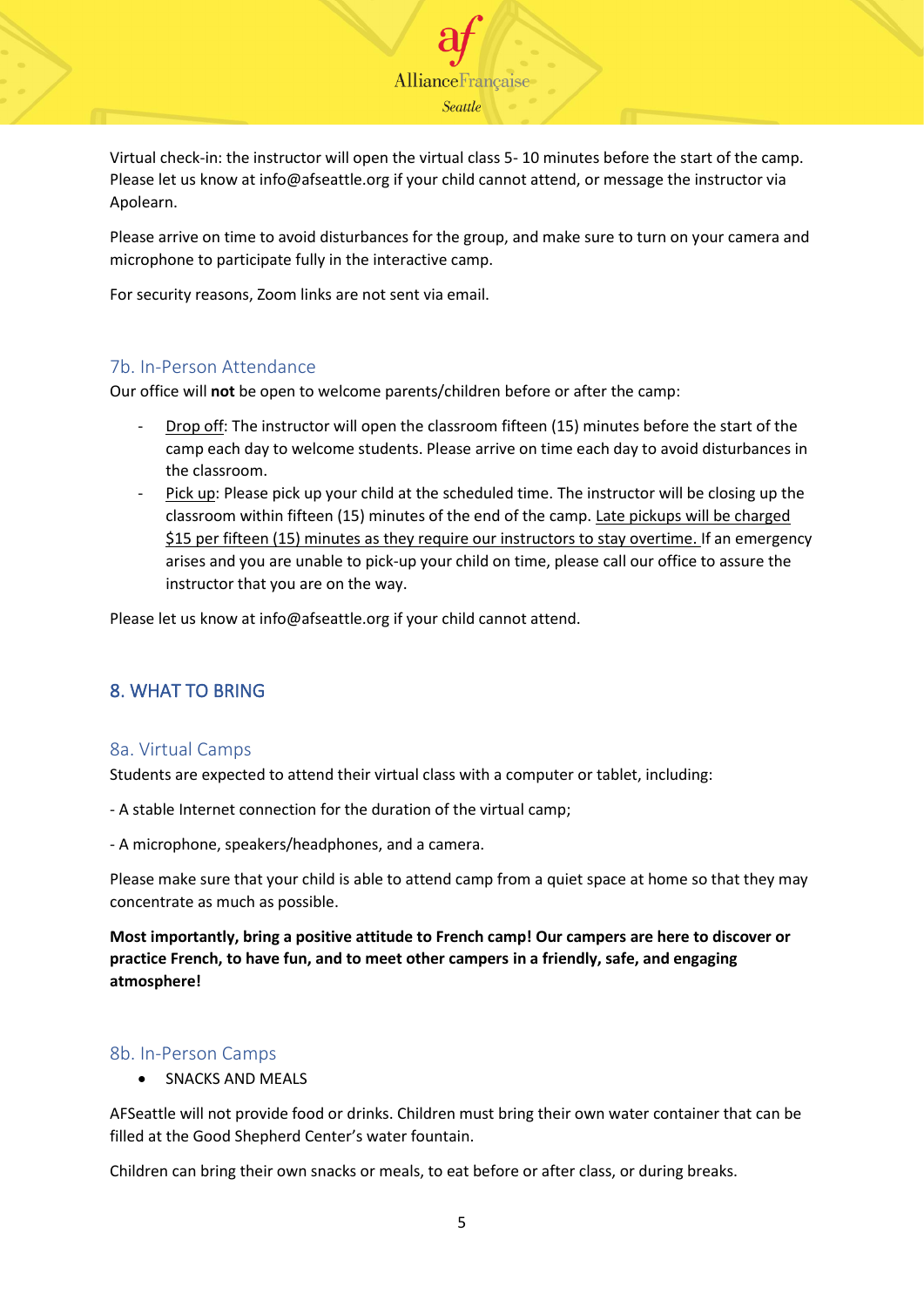

AFSeattle is not a certified nut free place.

In order to create a safe environment for students with life-threatening allergies, we kindly ask you to refrain from sending your child with food containing peanut butter or other nuts and/or other foods manufactured in a plant that processes nuts.

• CLOTHING

Depending on the daily schedule and weather, summer camps activities can be held inside or outside the Good Shepherd Building, depending on the day's activities. Here are some items that we recommend the children to wear or bring:

- Weather-appropriate clothing (the building has no air conditioning, but the classroom will have a fan);

- Provide your child with a long sleeve cotton shirt to wear in the sun;

- Encourage your child to wear a hat to protect the face for outdoor activities;

- Use and appropriately apply sunscreen before the class. Our instructors cannot apply sunscreen on your child.

• WHAT NOT TO BRING

We ask that you keep these things at home:

- Weapons of any kind
- Ipods, cell phones, smartwatches, or any electronic devices
- Money
- Drugs
- Gum and candy
- Any valuables, including personal sports equipment

Many of these items can be lost, broken, or stolen while at camp. AFSeattle is not responsible for broken or stolen items.

• LOST AND FOUND

Please label all clothing and items brought to camp with your child's full name. The lost and found center will be located in AFSeattle's office (#205). The lost and found items are stored for a month, then donated to a local charity.

#### <span id="page-5-0"></span>9. SICK CHILD PROCEDURES (on-site)

AFSeattle cannot accept children for camp when they are ill. If your child is experiencing any of the symptoms listed below, we will ask that other arrangements be made for his/her care.

- Vomiting on 2 or more occasions within the past 24 hours
- Too tired or sick to participate in daily activities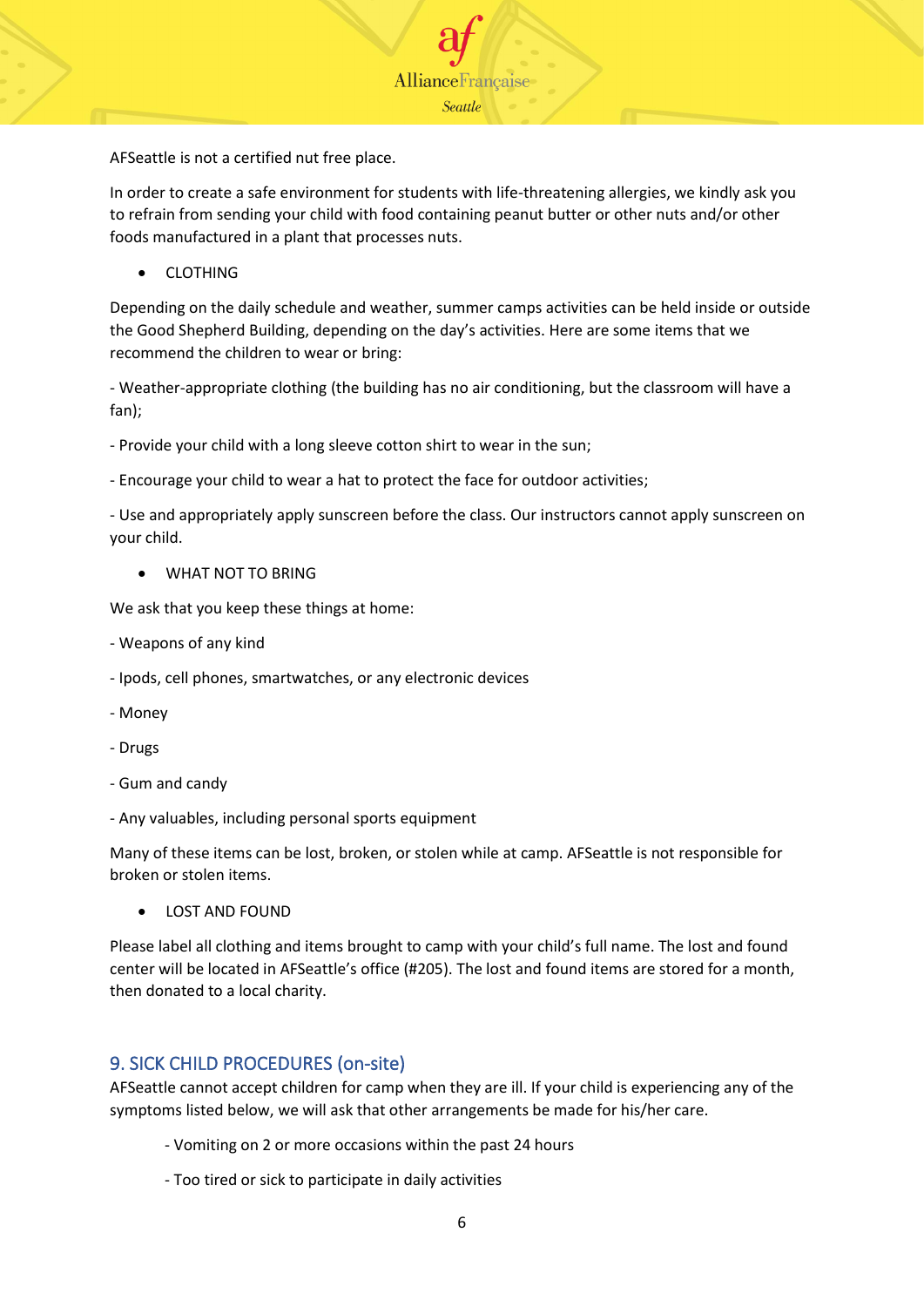- Fever of 101°F or higher
- Draining rashes
- Eye discharge or pink eye
- Diarrhea
- Lice or Nits\*

\*Children must be nit and lice free prior to returning to camp. Lice are highly contagious and can take a while to eliminate from camp once introduced. Reintroducing children with nits prolongs contamination and prevents kids from returning to camp.

**AllianceFrancaise** Seattle

If your child develops these symptoms after drop-off, parents will be contacted and asked to come pick-up their child.

In addition, all policies regarding COVID by King County apply.

## <span id="page-6-0"></span>10. MEDICATION MANAGEMENT (on-site)

If it is necessary for your child to take medications while they are in our care, please give the medication directly to a staff member when you sign-in your child. Written parental consent is required for us to administer any medication.

# <span id="page-6-1"></span>11. MEDICAL EMERGENCIES (on-site)

Please sign the summer camp medical release, giving us permission to seek medical attention for your child in case of an emergency.

In the case of life-threatening emergencies, a member of our staff will immediately call 911 and notify you as quickly as possible. If transportation to the hospital is needed, a staff member will accompany your child in the ambulance and will stay with them until you arrive.

#### <span id="page-6-2"></span>12. INSURANCE

It is the responsibility of every individual, their parent or legal guardian to provide for their own accident and health coverage while participating in all AFSeattle activities. AFSeattle does not provide any accident or health coverage for its virtual or in-person participants.

#### <span id="page-6-3"></span>13. SPECIAL NEEDS

AFSeattle instructors are encouraging, patient, and helpful in paving a pathway for children with mild to moderate disabilities to succeed at summer camps. We are not equipped nor staffed to work with children who need significant assistance with personal care, constant one-on-one support, or have great difficulty in managing their behavior in a group setting.

Please contact AFSeattle's office if you have any additional questions.